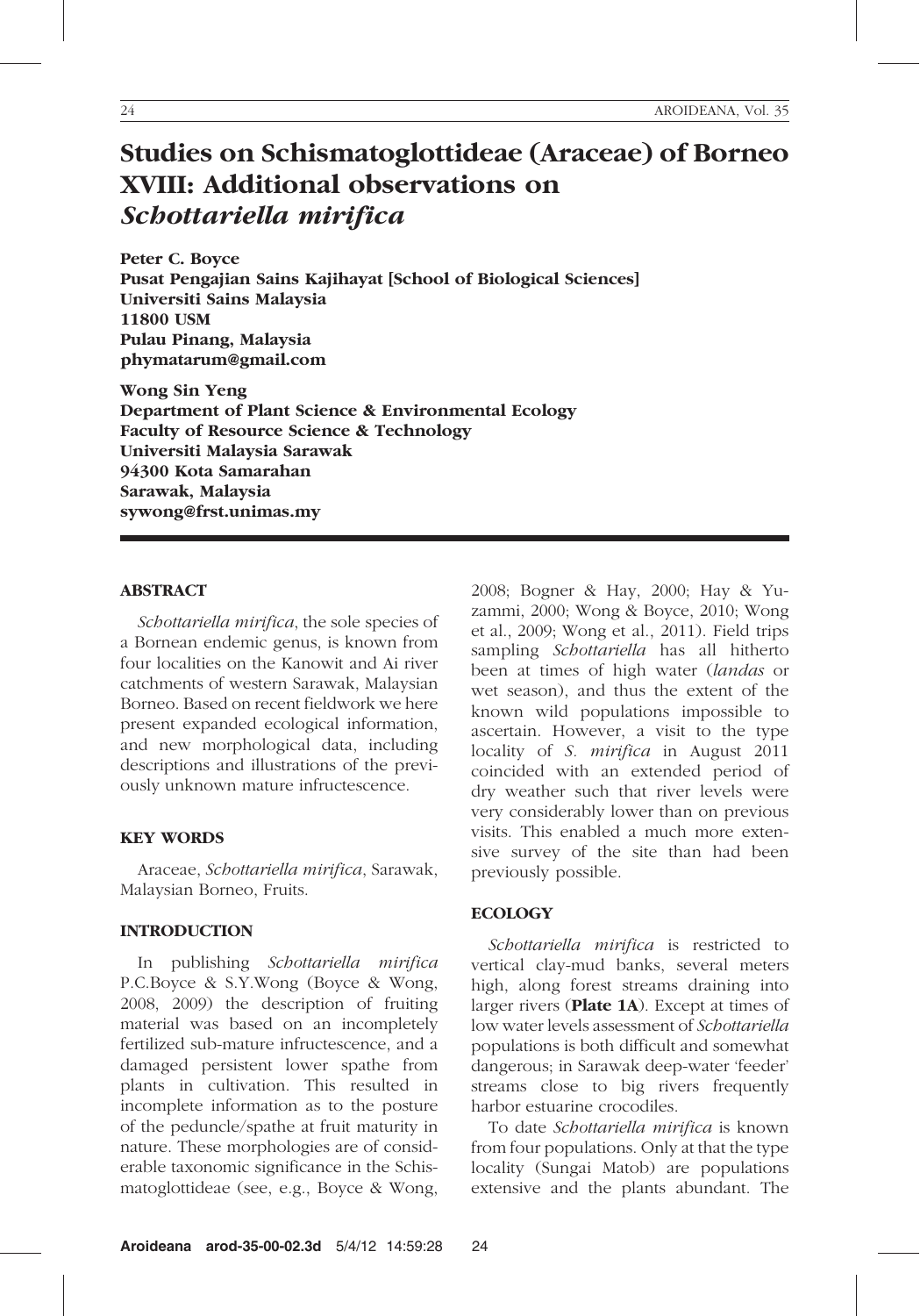

Plate 1. Schottariella mirifica P.C.Boyce & S.Y.Wong. A. Type locality habitat at low water, Sungai Matob. Schottariella occurs on the vertical mud banks. At high water the river overtops these banks. B. Plants in locality at Pakan. Note the silt deposition on the leaves. Images: A. © P.C.Boyce; B © M.Lo, used with permission.

recently found population on the Sungai Pakan is the next most populous, but at very much smaller level as compared with that at Sg. Matob. The Matob population is very close to rural habitation and thus

potentially subject to disturbance. However, since the nearby indigenous peoples communities are dependent on the river for fresh water, and fishing and on the forest in general for hunting and gathering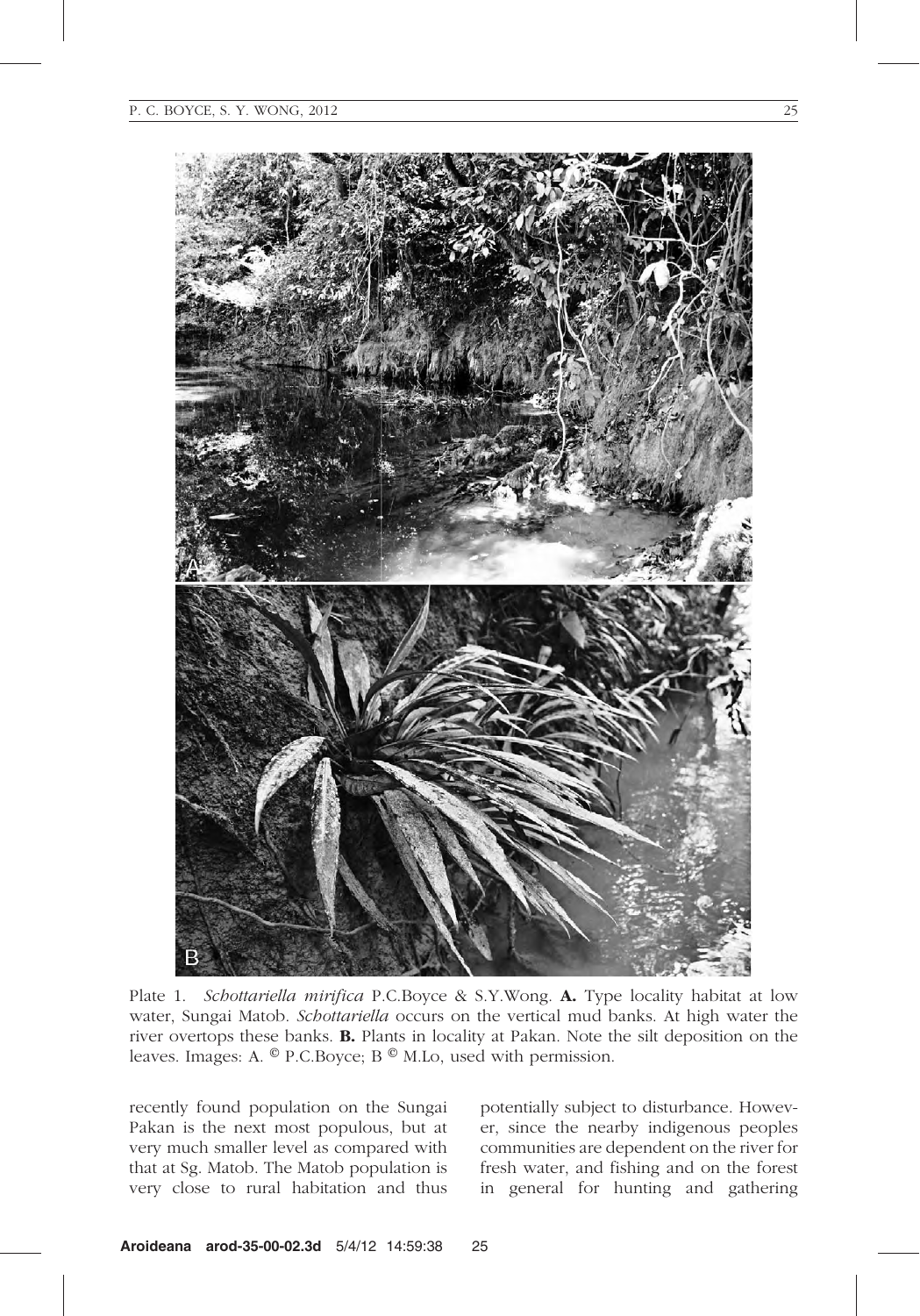non-timber forest produce the site is effectively well-stewarded

The Sungai Matob drains into the Batang (big river) Kanowit. Schottariella mirifica occurs for a distance of several kilometers along the Sg. Matob, and is by a considerable margin the dominant obligate rheophyte on the Sg. Matob. Next most common, although substantially less abundant, is Schottarum sarikeense (Bogner & M.Hotta) P.C.Boyce & S.Y.Wong. Other obligate rheophytic species occurring as scattered individuals or very small colonies are Bucephalandra motleyana Schott, Ooia grabowskii (Engl.) S.Y.Wong & P.C.Boyce, and an unidentified Piptospatha. The facultative rheophyte Schismatoglottis tecturata (Schott) Engl. is present in places, but never abundant. Higher up the banks out of the rheophytic zone although still subject to periodic inundation occur Homalomena griffithii (Schott) Hook.f. and two undescribed Schismatoglottis belonging to the Calyptrata Group (sensu Hay & Yuzammi, 2000).

Based on the distribution of plants our ecological observations confirmed that plants of Schottariella are frequently completely submerged by fast-flowing water but at other times are subjected to desiccating conditions. In cultivation plants have been shown to revive completely from almost completely leaflessness resulting from a protracted period of root dryness.

In habitat, most plants bear evidence of considerable silt-deposition on the leaf blades (Plate 1B), the result of heavily silt-laden flood water flowing back from the large rivers into which the forest streams drain and then, as water levels slowly fall, depositing out their silts. Leaf blade silt-deposition is also a feature of rheophytic Phymatarum borneense M.Hotta, and occurs in the two rheophytic Rhaphidophora on Borneo (R. beccarii (Engl.) Engl. & R. typha P.C.Boyce) but is otherwise a rare event among rheophytes.

# ADDITIONAL MORPHOLOGICAL DATA

Several new morphological observations were made possible by this extended survey.

## Roots

Schottariella produces only a weakly ramified network of spreading surface roots as compared with other obligate rheophytic Schismatoglottideae. Instead S. mirifica produces numerous highly elastic robust taproots that penetrate deep into the earth bank and appear to anchor the plants more effectively than would surface roots, which presumably would be easily dislodged from the loose mud of the bank surface by water turbulence. It is interesting to note that all rheophytic Schismatoglottideae found primarily on rocks have extensive spreading surface roots, whereas the very few species that favor looser substrates, such as Schottariella and Phymatarum borneense, produce taproots and much reduced surface roots.

# Stems

In the original description of Schottariella the stems were described as ''condensed, (very rarely elongated and forming a decumbent to weakly creeping rhizome)''. It has now been observed that plants on the lower part of the river banks (i.e., nearer to the water) habitually have the stem 'climbing' up to 50 cm, for the most part naked, with only the uppermost portion with a few scattered leaves and then terminated by a loose rosette. Although long-term study is required to verify, it is tempting to regard that these elongating stems are a mechanism to enable to leaf rosette to reach an optimum minimum position above the water. Despite diligent searching, stem elongation of this nature was never encountered of plants higher up the banks.

# Leaves

Large plants have up to 50 leaves in a dense rosette (Plate 1A). The longest leaves [petiole + blade] observed were 40.5 cm long (vs. 26 cm long in the original description). However, these were plants of exceptional stature. The span of measurements given in the original description still encompasses the majority of the population at the type locality.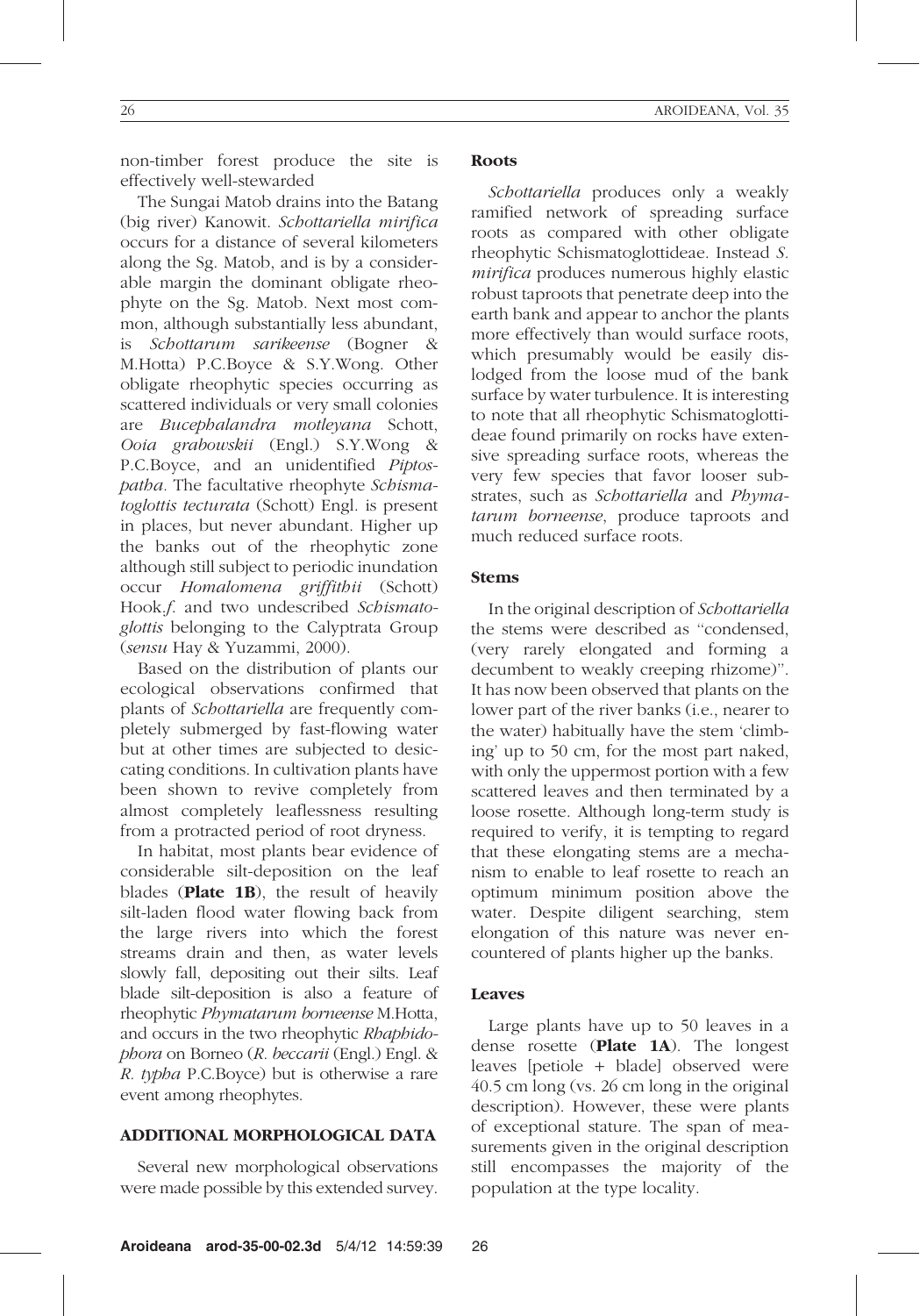

Plate 2. Schottariella mirifica P.C.Boyce & S.Y.Wong. A. Young infructescences with the peduncle arching. B. plant with ripe infructescence. Note the peduncle has extended considerably as compared with the immature infructescence (top middle), and is pendent. Note, too, the scoop-shaped persistent spathe. C. Dorsal view of persistent spathe of mature infructescence. Note the strongly oblique, impressed peduncle insertion strongly oblique. D. Ripe infructescence, ventral view; the sunken stigmatic remains are clearly visible. Images: A. ® P.C.Boyce.